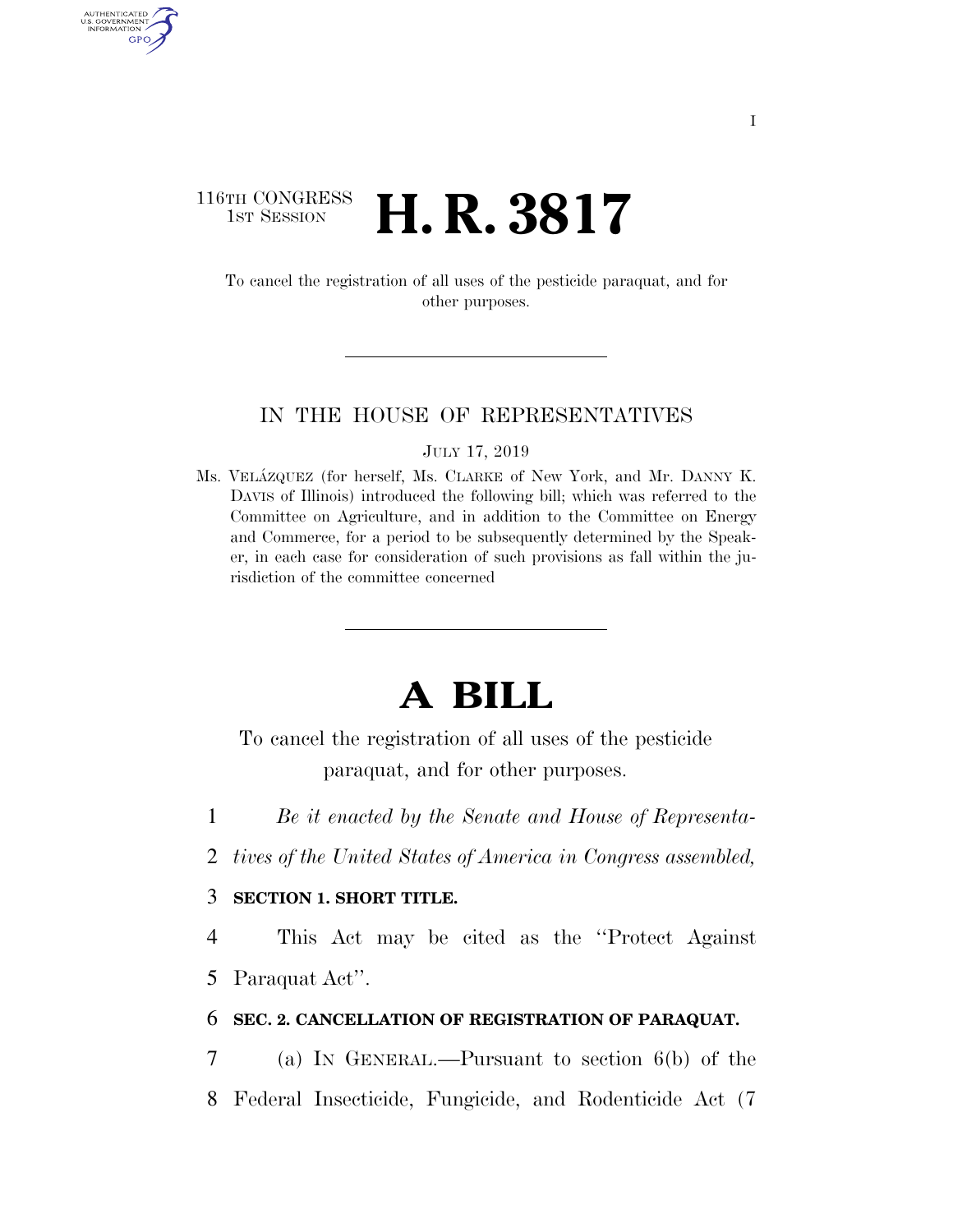U.S.C. 136d(b)), effective on the date of the enactment of this Act—

 (1) paraquat shall be deemed to generally cause unreasonable adverse effects to humans in part due to its acute systemic toxicity and for being a known neurotoxin which causes Parkinson's disease;

 (2) the Administrator of the Environmental Protection Agency shall cancel the registration of all uses of paraquat; and

 (3) following such cancellation, the Adminis- trator shall, in accordance with section 408(l)(2) of the Federal Food, Drug, and Cosmetic Act (21 U.S.C. 346a(l)(2)), revoke any tolerance or exemp- tion that allows the presence of paraquat or any pes- ticide chemical residue that results from its use, in or on food.

 (b) USE OF EXISTING STOCKS.—Notwithstanding section 6(a) of the Federal Insecticide, Fungicide, and Rodenticide Act (7 U.S.C. 136d(a)), effective on the date of the enactment of this Act, the continued sale and use of existing stocks of paraquat is prohibited.

 (c) REREGISTRATION.—Effective on the date of the enactment of this Act, the Administrator of the Environ-mental Protection Agency may not reregister paraquat